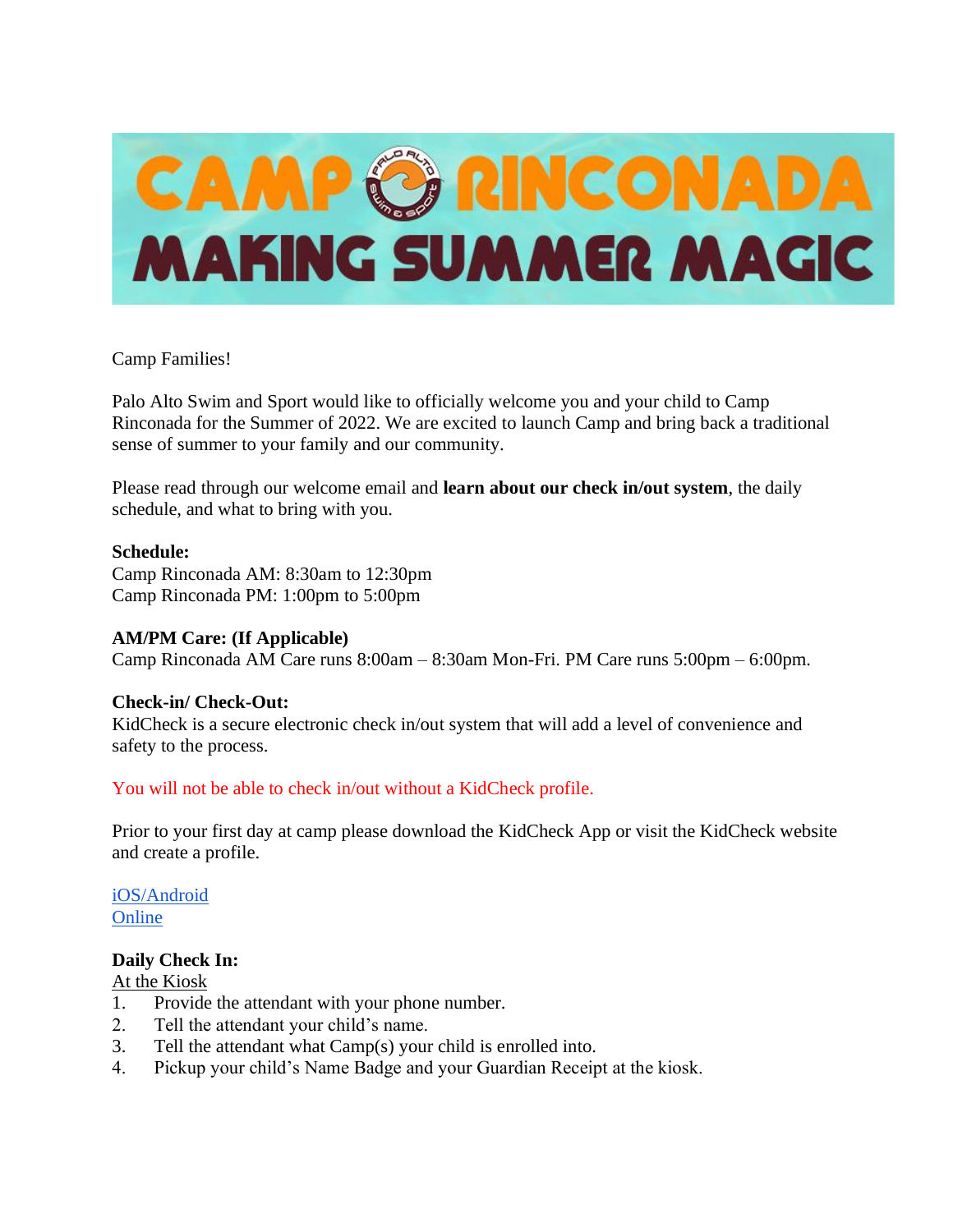Using the App

- 1. Select Check-In at the bottom.
- 2. Select Use Express Check-In.
- 3. Select Start a New Check-In.
- 4. Select Your Camp(s) (if your child is in AM and PM select both).
- 5. Select Your Child.
- 6. Submit Check-In (when in Bluetooth range of the Express Hub).
- 7. Pickup your child's Name Badge and your Guardian Receipt at the kiosk.

# Day 1 check in may take longer than expected. Please plan accordingly.

## **Daily Check Out:**

- 1. Provide the attendant with your phone number.
- 2. Provide the attendant with your child's name and Guardian Receipt.
- 3. The attendant will radio the counselors and your child will meet you at the kiosk.

## **Camp Schedule:**

Every day campers will spend the majority of the Camp in either:

- 1. **Water Time:** Every day there will be 1 hour of Free Swim for all camper to swim and play in the water together. There will also be a 30 minute swim lesson lead by one of our Swim Instructors.
- 2. **Field Games:** During Field Games kids will be encouraged to participate in team, sports, games, and events meant to get them active and moving.

### **What to Bring**:

- 1. A towel
- 2. Swimsuit (changing rooms will be available)
- 3. Sunscreen / We have some, but if a specific kind is needed, please bring it.
- 4. Snacks & Beverage (No snacks will be provided.)
- 5. Tennis Shoes for lawn games
- 6. Backpack or bag to store these items
- 7. Hat; nice to have, but not required
- 8. Sweatshirt
- 9. Facemask (optional)

\*Your camper will need to bring their things to and from home and camp daily. \*\* If your camper is enrolled in both AM and PM Camps, please pack them a lunch